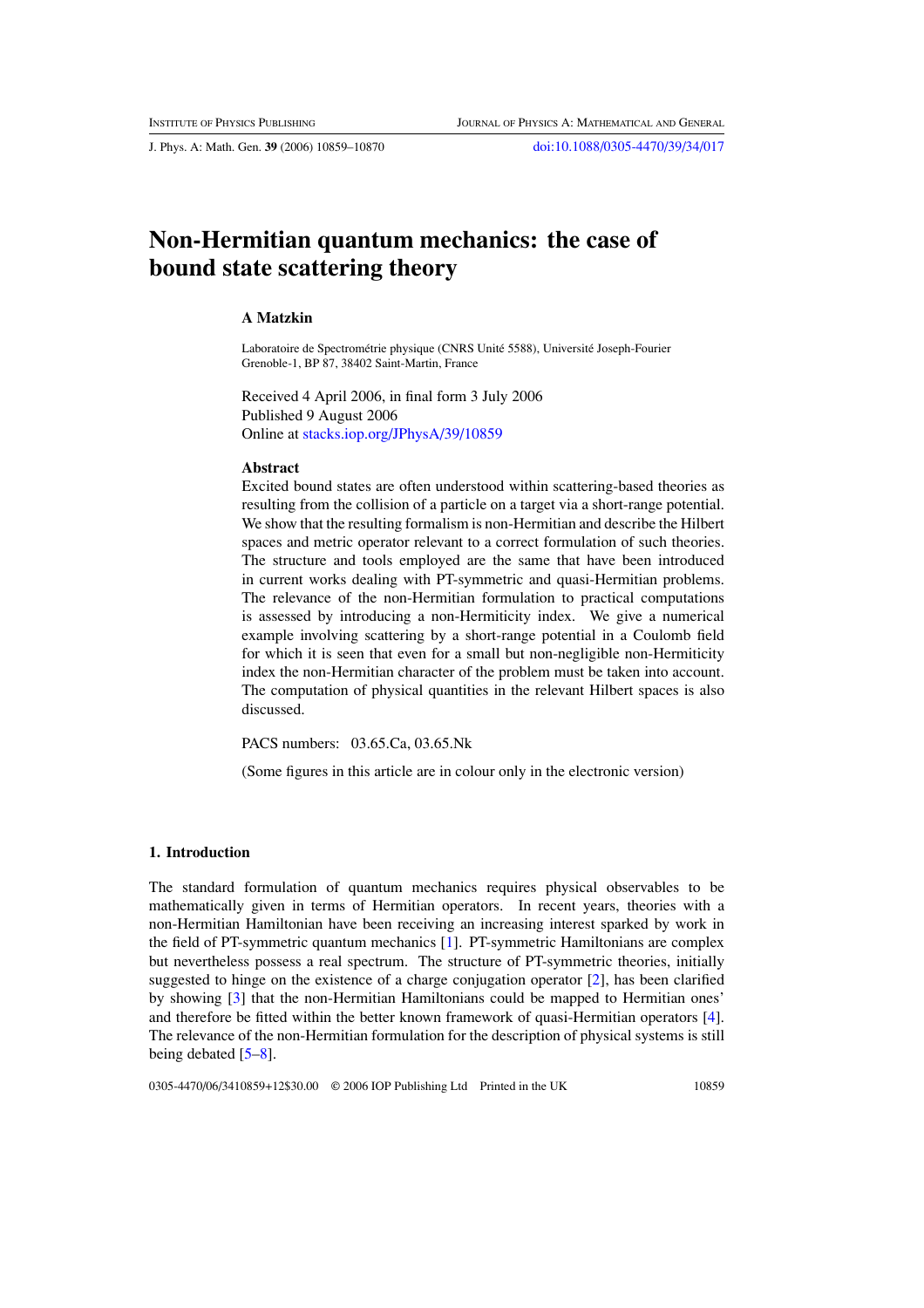<span id="page-1-0"></span>In the present work we show that the effective Hamiltonians appearing in certain theories dealing with bound state scattering by a short-range potential are non-Hermitian. In this case the Hamiltonians are real and their non-Hermitian character stems from the boundary conditions obeyed by the eigenstates: on the one hand, there is no physical asymptotic freedom (since the states are bound) and on the other hand, the scattering solutions inside the short-range potential region do not exist. In principle, an underlying Hermitian Hamiltonian does exist, but its solutions are unknown in practice; non-Hermiticity is introduced by the scattering formulation which is necessary to solve the problem. We will argue that the unambiguous formulation of bound state scattering may shed some light on issues regarding the physical relevance of non-Hermitian formulations of quantum mechanics. Let us mention that in the overwhelming majority of applications of the bound state scattering formalism to nuclear, atomic or molecular physics non-Hermitian issues have been generally ignored; this is unproblematic when non-Hermiticity is small (as is generally the case), but we will give an illustration in which ignoring the non-Hermitian nature of the scattering Hamiltonian brings in errors that can be directly attributed to the (inappropriate) use of the standard inner product. We state right away that the standard scattering theory (which deals with real asymptotic—i.e. unbound—states) is not concerned by non-Hermitian issues, as will become clear below.

We will first introduce the bound state scattering theory and show why the scattering Hamiltonian is non-Hermitian in the 'physical' Hilbert space  $\mathcal{H}_{ph}$  (section 2). The quasi-Hermitian Hamiltonian will then be described by an expansion in terms of a biorthogonal basis, leading naturally to the definition of a new inner product and its associated Hilbert space  $H$  (section [3\)](#page-4-0). In line with previous works on quasi-Hermitian operators, we will examine the relationship between the two Hilbert spaces  $\mathcal{H}_{ph}$  and  $\mathcal{H}$  in terms of the metric operator and further discuss the computation of physical results in  $H$  and  $H_{\text{ph}}$ . In section [4,](#page-6-0) the formalism will be illustrated by carrying out the numerical calculation of an experimentally observable quantity (the autocorrelation function) in the particular case of short-range scattering in a Coulomb field. Our concluding remarks will be given in section [5.](#page-9-0)

### **2. Scattering description of excited bound states**

Let  $H^e$  be the exact Hamiltonian of the two-particle scattering problem (in the centre of mass; the physical situation most often considered is that of a light particle colliding on a massive compound target). We assume  $H^e$  can be split as

$$
H^e = H_0 + V,\tag{1}
$$

where *V* contains all the *short-range* interactions between the particles. We further assume *H*<sub>0</sub> is spherically symmetric (in terms of the relative coordinate) and that short-range means that

$$
\langle r'|V|r\rangle = \theta(r_0 - r')V\theta(r_0 - r),\tag{2}
$$

i.e. *V* vanishes outside some small radius  $r_0$  ( $\theta$  is the step function). Therefore,  $H_0$  contains not only the kinetic and internal terms of the non-interacting particles, but also any long-range interaction between them. Let  $E$  be the total energy; allowing for inelastic scattering  $E$  is partitioned as

$$
E = \varepsilon_i + \epsilon_i,\tag{3}
$$

where  $\varepsilon_i$  and  $\epsilon_i$  are the internal and the kinetic energy, respectively (in the case of a massive target  $\varepsilon_i$  depends on the internal states of the target whereas  $\epsilon_i$  is the collision energy of the light particle).  $E$  is a positive or negative real number. The eigenstates of  $H_0$  are given by

$$
|\phi_i(E)\rangle = |f_i(\epsilon_i)\rangle |i(\epsilon_i)\rangle,\tag{4}
$$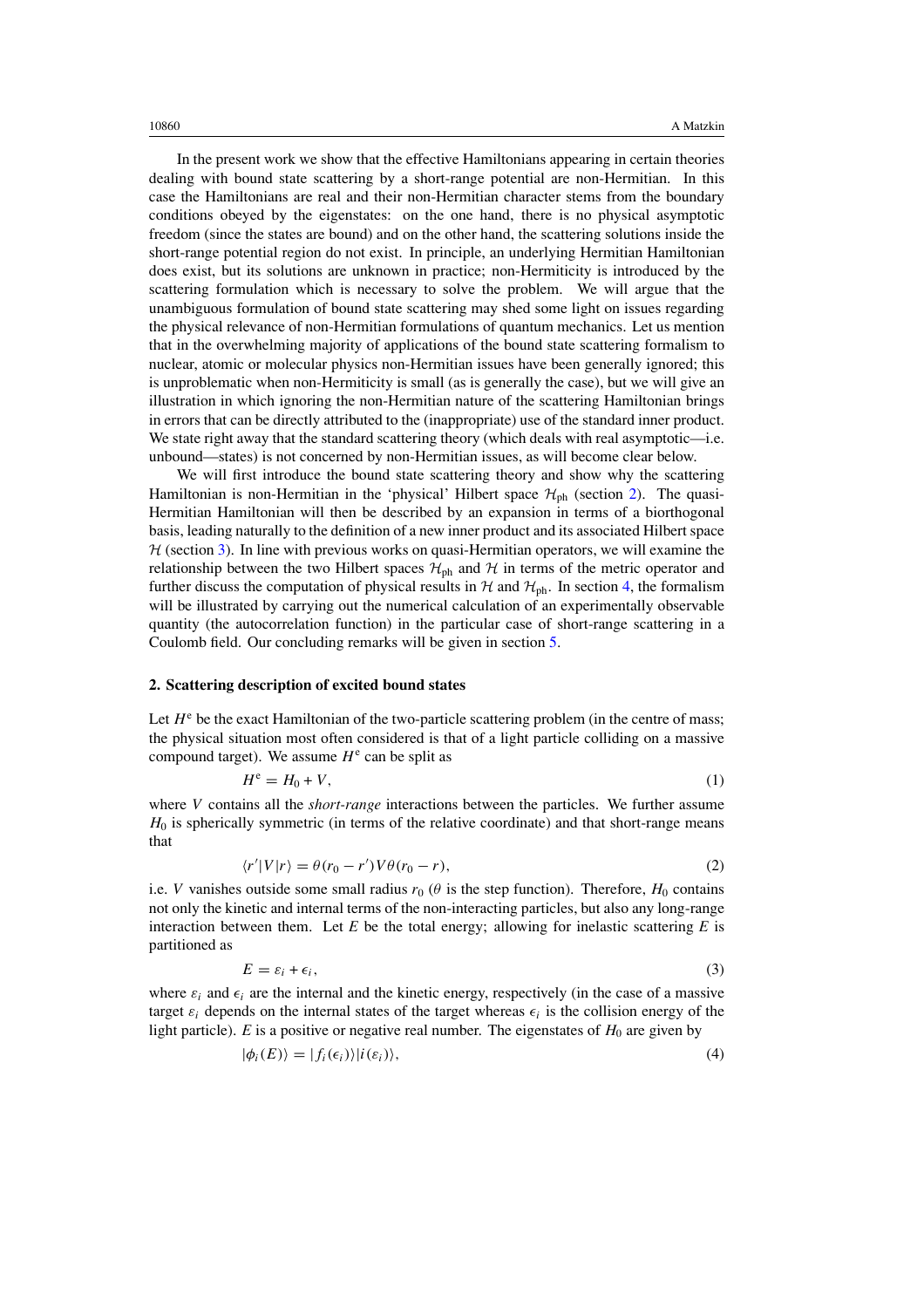<span id="page-2-0"></span> $f_i(\epsilon_i, r) \equiv \langle r | f_i(\epsilon_i) \rangle$  is the eigenfunction of the radial part of  $H_0$  whereas the 'target' state  $|i(\varepsilon_i)\rangle$  includes all the other degrees of freedom, including the non-radial ones of the colliding particle (a handy notation given that the angular momenta of the particles are usually coupled). The target states are orthogonal,  $\langle i|j \rangle = \delta_{ij}$ . Since we are dealing with bound states,  $f_i(\epsilon_i, r)$ vanishes at 0 and + $\infty$  (whenever *E* is an eigenvalue of *H*<sub>0</sub>).

The label *i* defines the scattering channel. In each channel the standing-wave solutions are given by the Lippmann–Schwinger equations of the scattering theory as

$$
\left|\psi_i^e(E)\right\rangle = \left|\phi_i(E)\right\rangle + G_0(E)K(E)|\phi_i(E)\rangle,\tag{5}
$$

where  $G_0(E)$  is the principal-value Green's function and K is the reaction (scattering) operator for standing waves linked to the familiar *S* matrix by a Cayley transform [\[12](#page-11-0)]. The difference here with the standard scattering theory is that the bound channels are included explicitly  $[9-11]$  $[9-11]$ . The consequences are that (i)  $G_0(E)$  has no poles—it is modified [9] relative to the usual resolvent by including a term (solution of the homogeneous equation) that has poles at the eigenvalues of  $H^e$  so that overall  $G_0(E)$  has no poles (but diverges radially)<sup>1</sup>; (ii) there is no asymptotic freedom: both  $\langle r|\phi_i(E)\rangle$  and  $\langle r|\psi_i^e(E)\rangle$  diverge at  $r \to \infty$  for an arbitrary value of  $E$ ; (iii) an eigenstate of  $H^e$  cannot be given by a single channel solution of the form (5) but requires a superposition

$$
|\psi^{e}(E)\rangle = \sum_{i} Z_{i}(E) |\psi^{e}_{i}(E)\rangle, \tag{6}
$$

where the expansion coefficients  $Z_i(E)$  are determined by the asymptotic  $(r \to \infty)$  boundary conditions such that at the eigenvalues  $\langle r | \psi^e(E) \rangle$  vanishes at infinity.

Formally  $H^e|\psi^e(E)\rangle = E|\psi^e(E)\rangle$  is satisfied as well as the usual properties for eigenstates of Hermitian operators, such as their orthonormality

$$
\langle \psi^e(E_1) | \psi^e(E_2) \rangle = \delta_{E_1 E_2} \tag{7}
$$

or the spectral decomposition theorem. However, in practice, the expansion of  $G_0$  over the eigenstates of  $H_0$  is intractable. Instead the radial part of  $G_0$  is separated and the expansion over the energies reduced to the closed form  $f_i(\epsilon_i, r_>)g_i(\epsilon_i, r_>)$ ;  $g_i$  is a solution of the radial part of *H*<sup>0</sup> irregular at the origin (for arbitrary bound energies, both *f* and *g* exponentially diverge in the limit  $r \to \infty$ ). Hence, the closed form of the radial Green's function only makes sense for  $r > r_0$  (where *V* vanishes). This is of course consistent with the scattering point of view: when  $r < r_0$  we are inside the reaction zone and there is no scattering solution, whatever happens within the reaction zone being encoded in the phase shifts. The wavefunction (6) outside the reaction zone becomes

$$
\langle r|\psi(E)\rangle = \sum_{i} Z_i(E) \left[ f_i(\epsilon_i, r)|i\rangle + \sum_{j} g_j(\epsilon_j, r)|j\rangle K_{ji} \right] \qquad r > r_0,
$$
\n(8)

where  $K_{ji}$  are the on-shell elements of the scattering matrix, which are assumed to be known.

It is important to note that the scattering state  $(8)$  is the part for  $r > r_0$  of the exact solution  $|\psi^e(E)\rangle$ , and not an approximation to it. But within the scattering formulation the 'inner' part of  $|\psi^e(E)\rangle$  for  $r < r_0$  does not exist: all meaningful quantities are defined radially on  $[r_0, \infty]$ . Indeed let us write

$$
|\psi^{e}(E)\rangle = \theta(r - r_0)|\psi(E)\rangle + \theta(r_0 - r)|\psi_{\text{inner}}(E)\rangle
$$
\n(9)

<sup>&</sup>lt;sup>1</sup> As stressed by Fano [\[9](#page-10-0)] who introduced this 'smooth Green's function', for genuine scattering states (continuum energies),  $G_0(E)$  becomes the standard Green's function.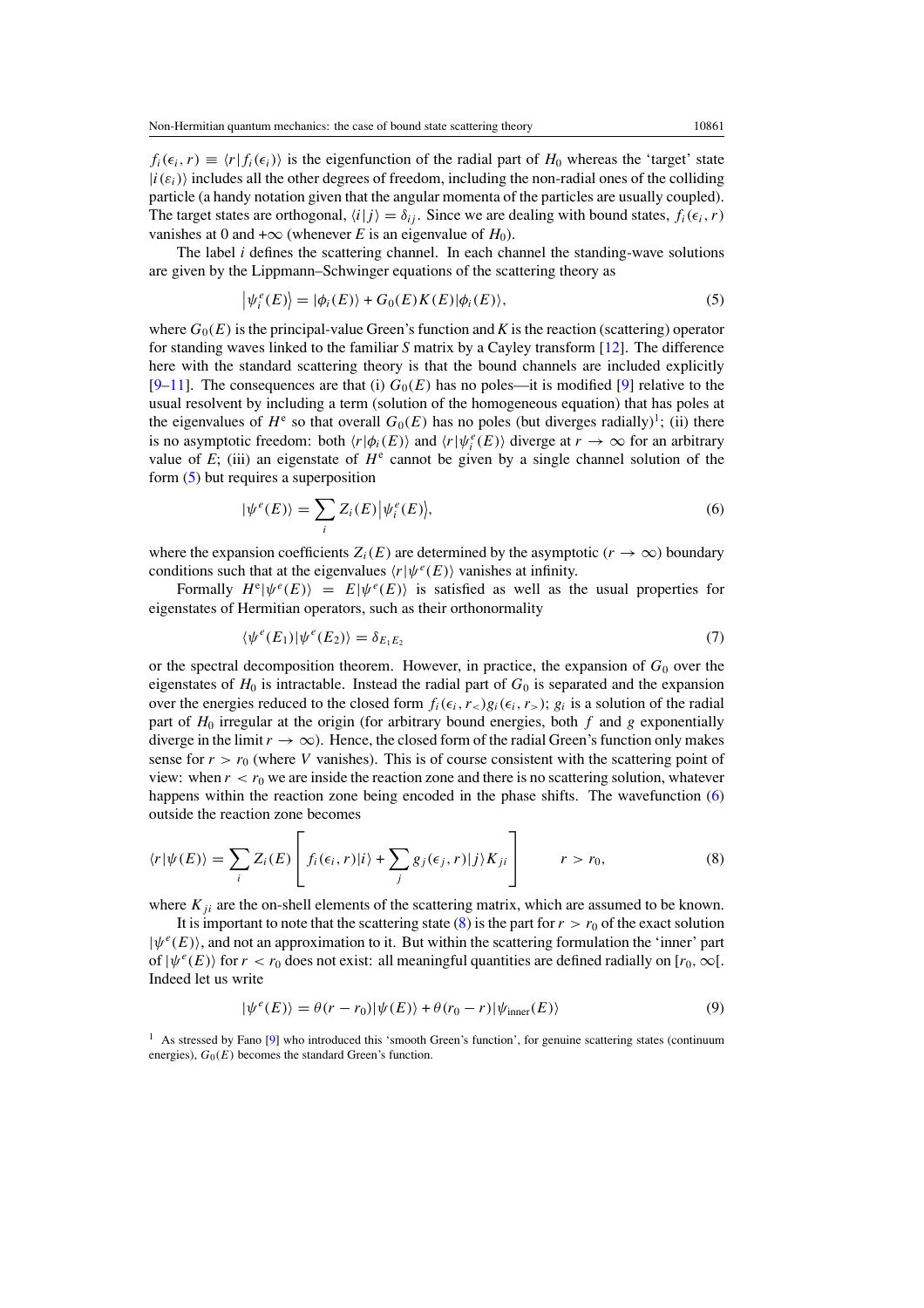and let

$$
H \equiv \sum_{E} E|\psi(E)\rangle\langle\psi(E)| \tag{10}
$$

be the restriction of  $H^e$  to the outer region  $r>r_0$ . *H* is the only operator directly known from the solutions of the scattering problem. We have the following properties:

$$
H = H^+ \tag{11}
$$

$$
\langle \psi(E_1) | \psi(E_2) \rangle = \delta_{E_1 E_2} + \mu_{E_1 E_2} (1 - \delta_{E_1 E_2}) \tag{12}
$$

$$
H|\psi(E)\rangle \neq E|\psi(E)\rangle. \tag{13}
$$

That *H* is Hermitian relative to the standard product can be seen to follow from its definition (10). Equation (12) tells us first that  $|\psi(E)\rangle$  are normalized to 1 like  $|\psi^e(E)\rangle$ which might appear surprising in view of [\(9\)](#page-2-0) but follows by showing normalization does not depend on the inner radial part of the wavefunction (this is done by expressing the normalization integral in terms of radial Wronskians, see section 5.7 of [\[13](#page-11-0)]). Equation (12) also indicates that the scattering states  $|\psi(E)\rangle$  are not orthogonal since the scalar product of two distinct scattering states is given by  $\mu$ . This may be shown by rearranging equation [\(8\)](#page-2-0) in the form

$$
\langle r|\psi(E)\rangle = \sum_{i} X_i(E)|i(\varepsilon_i)\rangle F_i(\varepsilon_i, r) \qquad r > r_0,
$$
\n(14)

where the overall contribution in a given scattering channel  $i$  is grouped together. As a consequence the radial channel functions  $F_i(\epsilon_i, r)$  must vanish as  $r \to \infty$  for each *i* (the scattering information is now contained in the *F* functions and in the new coefficients *X* that both depend on  $K$ ). Recalling the target states are orthogonal, the scalar product  $(12)$  is seen to depend solely on the radial overlaps between identical channel radial functions at different energies, given by

$$
\langle F_i(\epsilon_1) | F_i(\epsilon_2) \rangle = \frac{W[F_i(\epsilon_2), F_i(\epsilon_1)]_{r_0}}{\epsilon_2 - \epsilon_1},\tag{15}
$$

where *W* is the Wronskian taken at  $r_0$ . This equality follows from computing  $\langle F_i(\epsilon_1)|p_r^2|F_i(\epsilon_2)\rangle - \langle F_i(\epsilon_2)|p_r^2|F_i(\epsilon_1)\rangle$  (integrate by parts and recall that the scalar product is defined in  $[r_0, \infty]$ ). This gives rise to nonzero boundary terms at  $r_0$ , implying that  $p_r^2$  is not Hermitian on  $[r_0, \infty]$ .<sup>2</sup>

Because  $|\psi(E)\rangle$  are not orthogonal, they cannot be eigenstates of the Hermitian operator *H* (equation (13)) but are eigenvectors of a non-Hermitian Hamiltonian denoted by *H*. From equations [\(1\)](#page-1-0) and [\(2\)](#page-1-0) we see that  $\hat{H}$  is formally given by  $H_0$  redefined by restricting it radially to the interval  $[r_0, \infty]$  and supplementing it by specific boundary conditions on the surface  $r = r_0$ . These boundary conditions can be formally incorporated in a surface operator *L* singular at  $r = r_0$  [\[14](#page-11-0)] chosen so that  $\tilde{H} = H - L$ . The on-shell elements of L then depend on the values of  $F_i(\epsilon_i, r_0)$  and  $\partial_r F_i(\epsilon_i, r_0)$ , and following equation [\(5\)](#page-2-0), *L* will also be energy dependent. This completes our brief discussion on the non-Hermitian character of the bound state scattering problem; we now analyse the structure of the non-Hermitian theory and further examine the implications of this non-Hermiticity in practical problems.

<span id="page-3-0"></span>

<sup>&</sup>lt;sup>2</sup> The non-Hermitian character of  $\frac{d^2}{dx^2}$  on bounded intervals with arbitrary boundary conditions is of course trivial. In the context of scattering theory, this fact was pointed out in particular by Bloch [\[14\]](#page-11-0) who introduced a singular surface operator to cancel the boundary terms when defining quantities on [0*, r*0]. However, the non-Hermitian character of the scattering eigenstates on  $[r_0, +\infty]$  is irrelevant in the standard scattering theory because the solutions of  $H^e$ and *H*<sub>0</sub> are both (improperly) normalized by the same asymptotic condition, hinging on the isometry of the wave operators.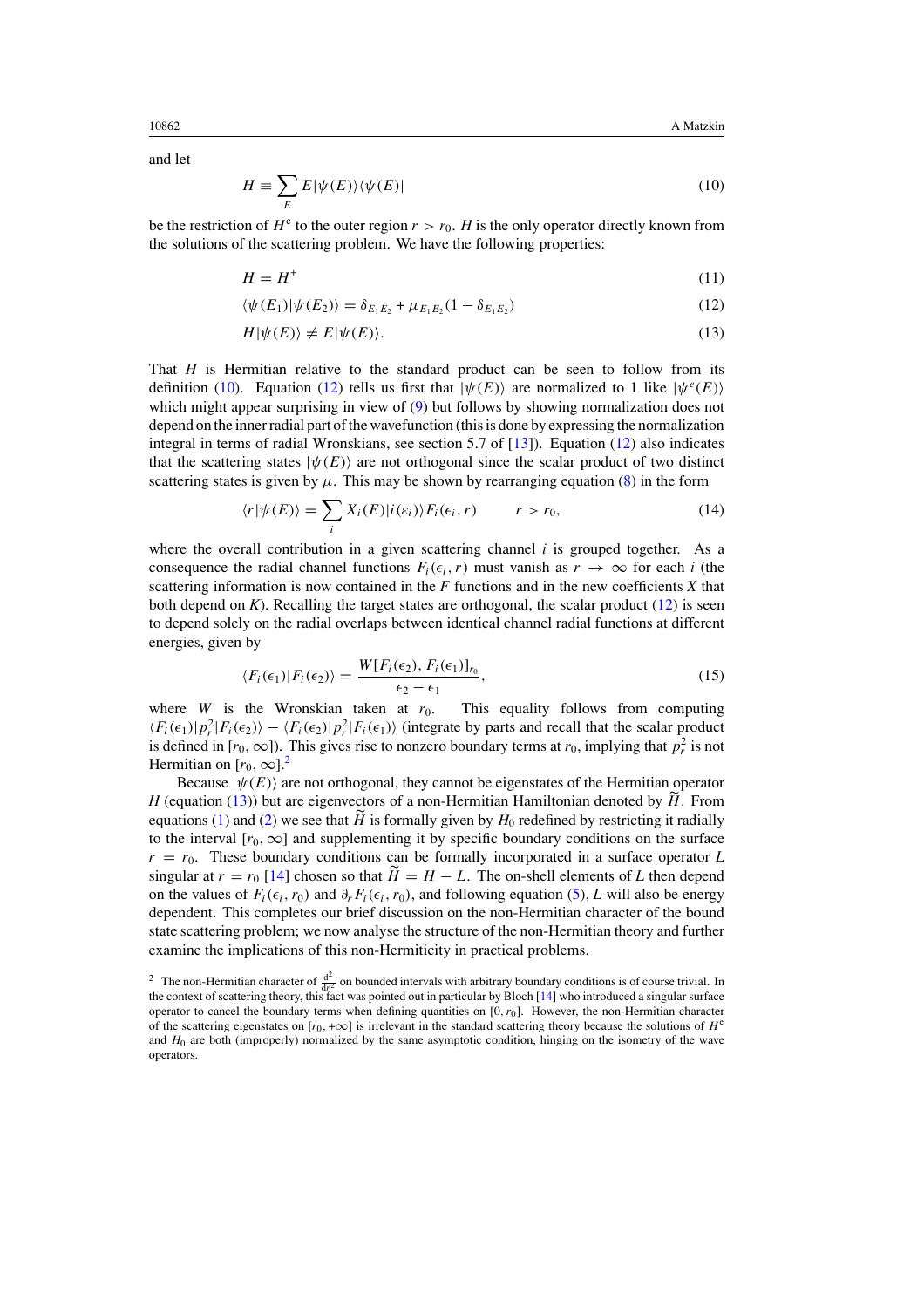#### <span id="page-4-0"></span>**3. Quasi-Hermitian operators: metric and Hilbert spaces**

Here we forget about the existence of an underlying exact Hamiltonian and we take the practical scattering viewpoint. The phase shifts are given numbers (obtained from a symmetric*K* matrix) and the physical states are represented by vectors in  $H_{ph}$ , which is essentially (but not quite) the Hilbert space of standard quantum mechanics: it is endowed with the standard scalar product except that radially the integral is defined on  $[r_0, \infty]$ . There is hence no longer an inner region and an outer region. This slight modification of the radial integral does not cause any difference to represent the physical states, since the states of interest in scattering phenomena (such as Gaussian states) have negligible probability amplitude in the inner zone. However, as we will now see, the expansion of these states on the scattering solutions  $|\psi(E)\rangle$  is modified, given that the latter are eigenstates of a Hamiltonian that is non-Hermitian on  $\mathcal{H}_{ph}$ .

Since  $\widetilde{H}$  is non-Hermitian on  $\mathcal{H}_{ph}$ , we have

$$
\langle \psi(E')|\widetilde{H}|\psi(E)\rangle = E\langle \psi(E')|\psi(E)\rangle
$$
\n(16)

$$
\langle \psi(E') | \widetilde{H}^+ | \psi(E) \rangle = E' \langle \psi(E') | \psi(E) \rangle. \tag{17}
$$

We are thus naturally led to introduce a biorthogonal set  $\{|\widetilde{\psi}(E)\rangle, |\psi(E)\rangle\}$  [\[17](#page-11-0)], where we denote by  $|\widetilde{\psi}(E)\rangle$  the eigenstates of  $\widetilde{H}^+$ . Recalling from section [2](#page-1-0) that *E* must be real, the following properties are satisfied:

$$
\tilde{H}|\psi(E)\rangle = E|\psi(E)\rangle\tag{18}
$$

$$
\widetilde{H}^+|\widetilde{\psi}(E)\rangle = E|\widetilde{\psi}(E)\rangle\tag{19}
$$

$$
\langle \widetilde{\psi}(E) | \psi(E') \rangle = \delta_{EE'} \tag{20}
$$

from which it follows that we can write the following expansions:

$$
\widetilde{H} = \sum_{E} E|\psi(E)\rangle\langle\widetilde{\psi}(E)| \qquad \widetilde{H}^+ = \sum_{E} E|\widetilde{\psi}(E)\rangle\langle\psi(E)|. \tag{21}
$$

 $\widetilde{H}$  and  $\widetilde{H}^+$  are further linked by

$$
\widetilde{H} = \mathcal{G}\widetilde{H}^+\mathcal{G}^{-1} \tag{22}
$$

where  $G$  is a Hermitian operator given by

$$
\mathcal{G} = \sum_{E} |\psi(E)\rangle\langle\psi(E)| \tag{23}
$$

$$
\mathcal{G}^{-1} = \sum_{E} |\widetilde{\psi}(E)\rangle \langle \widetilde{\psi}(E)|. \tag{24}
$$

We will take for granted the completeness of the biorthogonal basis, although it is by no means obvious. In particular, the difficulties that arise when  $\mathcal{H}_{ph}$  is of infinite dimensions have been pointed out recently [\[15,](#page-11-0) [16](#page-11-0)]. Completeness of the biorthogonal basis implies that the 'canonical metric basis' (in the sense of [\[5](#page-10-0)]), consisting of the eigenvectors of the metric operator, is also complete. From there we deduce that an arbitrary state of  $\mathcal{H}_{\text{oh}}$  can, in principle, be expanded in terms of  $|\psi(E)\rangle$ , i.e. the eigenstates of  $\widetilde{H}$  span the entire Hilbert space of admissible physical states even if they do not form an orthogonal basis in  $\mathcal{H}_{ph}$ .

Relations (16)–(24) have become familiar lately in the context of PT-symmetric quantum mechanics and more largely in works dealing with quasi-Hermitian operators (see in particular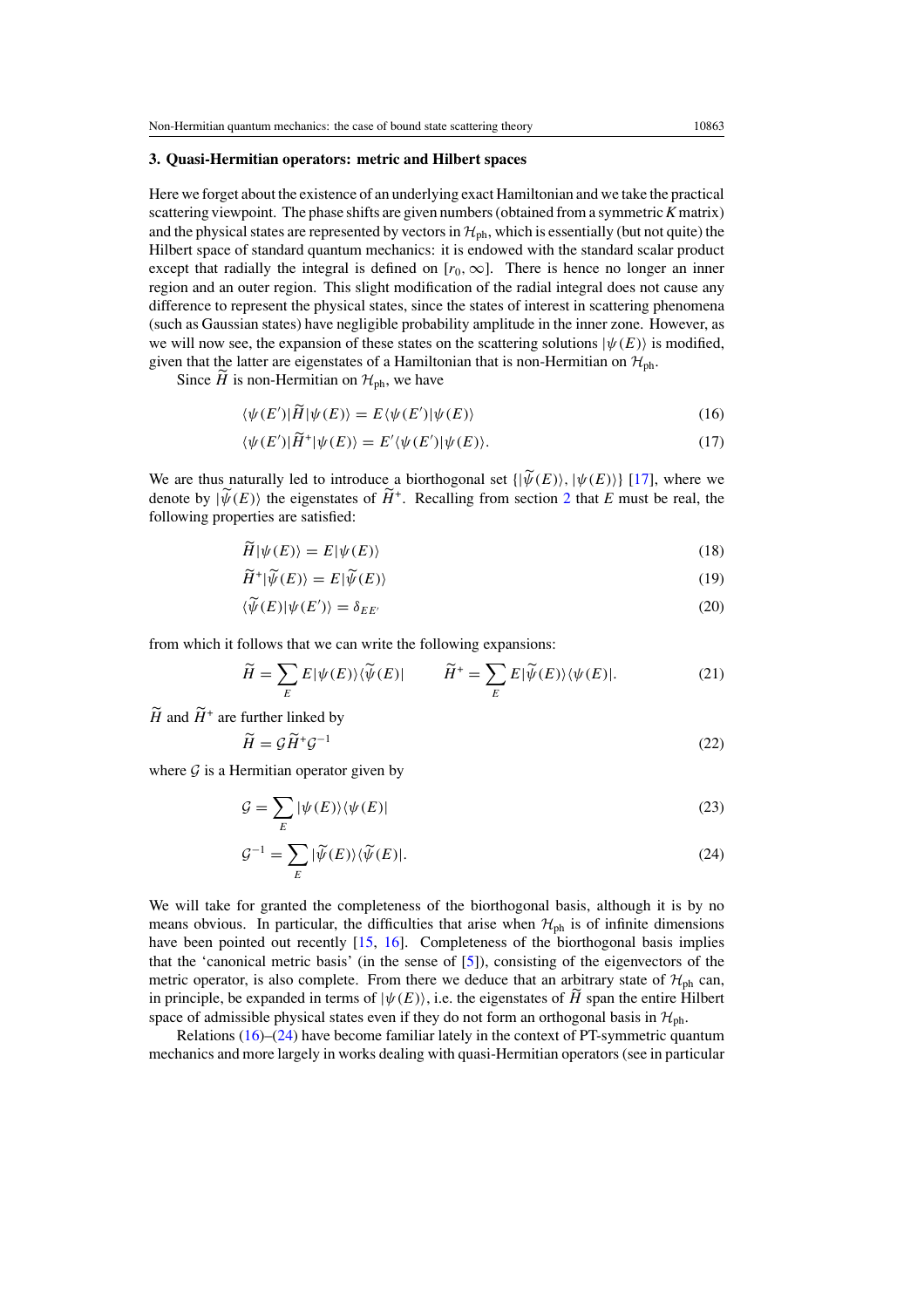<span id="page-5-0"></span>[\[5](#page-10-0)]). Equation [\(22\)](#page-4-0) is the defining relation of quasi-Hermiticity [\[15](#page-11-0)] provided  $\mathcal G$  is invertible  $(\mathcal{G}^{-1})$  then being its inverse, since by [\(20\)](#page-4-0)  $\mathcal{G}\mathcal{G}^{-1}$  is a representation of the unit operator in H) and positive definite. We will not attempt to prove these properties here. We note however that if  $|\psi(E)\rangle$  (and hence  $|\widetilde{\psi}(E)\rangle$ ) form a basis of  $\mathcal{H}_{\text{ph}}$ , as we have assumed to be the case, then  $G$  has no null eigenvalue and is thus invertible. It is of course a working hypothesis in the scattering theory that any meaningful physical state can be expanded in terms of  $|\psi(E)\rangle$  (but this may not be true mathematically for a given arbitrary vector). The positive definiteness of  $G$  follows heuristically by remarking that in the 'mixed' representation

$$
\langle \widetilde{\psi}(E')|\mathcal{G}|\psi(E)\rangle\tag{25}
$$

simply becomes [\(12\)](#page-3-0), so that  $G \geq I + \mu M$  where *I* is the identity matrix, *M* is the special matrix with elements  $M_{ij} = 1 - \delta_{ij}$  and  $\mu$  a small ( $|\mu| \ll 1$ ) real number. The positive definiteness of  $I + \mu M$  ensures that G is positive definite too. The positive definiteness of G is important to define a positive norm in  $H$  [\[4,](#page-10-0) [5,](#page-10-0) [15\]](#page-11-0). Since from equation [\(24\)](#page-4-0)

$$
|\widetilde{\psi}(E)\rangle = \mathcal{G}^{-1}|\psi(E)\rangle,\tag{26}
$$

the inner product is defined through

$$
(\psi(E_1), \psi(E_2))_{\mathcal{G}} \equiv \langle \psi(E_1)|\mathcal{G}^{-1}|\psi(E_2)\rangle = \langle \widetilde{\psi}(E_1)|\psi(E_2)\rangle = \delta_{E_1E_2}.\tag{27}
$$

 $G$  is thus seen to be (the positive definite) metric. By equation [\(22\)](#page-4-0) it is immediate to verify that  $\widetilde{H}$  is Hermitian relative to this new inner product.

Let  $H$  be the Hilbert space endowed with the inner product defined by (27). Calculations are simple to perform in  $H$  because the new scalar product re-establishes orthogonality. Indeed let  $|\phi_1\rangle = \sum \alpha_1(E) |\psi(E)\rangle$  and  $|\phi_2\rangle = \sum \alpha_2(E) |\psi(E)\rangle$  be two vectors in H. Then it follows from equation (27) that

$$
(\phi_1, \phi_1)_{\mathcal{G}} = \langle \widetilde{\phi}_1 | \phi_1 \rangle = \sum_E |\alpha_1(E)|^2 = 1 \tag{28}
$$

$$
(\phi_1, \phi_2)_{\mathcal{G}} = \langle \widetilde{\phi}_1 | \phi_2 \rangle = \sum_E \alpha_1^*(E) \alpha_2(E) \tag{29}
$$

with the obvious notation

$$
|\tilde{\phi}_1\rangle \equiv \mathcal{G}^{-1}|\phi_1\rangle = \sum_E \alpha_1(E)\mathcal{G}^{-1}|\psi(E)\rangle.
$$
 (30)

We further see that quantities involving the expansions of the non-Hermitian Hamiltonian, such as the time evolution operator, cannot be directly determined in  $\mathcal{H}_{ph}$  in the standard manner. But in  $H$  the evolution operator is given by

$$
\widetilde{U}(t) = \sum_{E} e^{-iEt} |\psi(E)\rangle \langle \widetilde{\psi}(E)|. \tag{31}
$$

Hence, for example, if we take an initial state as  $|\phi(t=0)\rangle = |\phi_1\rangle$ , the state evolves according to

$$
|\phi(t)\rangle = \sum_{E} e^{-iEt} |\psi(E)\rangle (\psi(E), \phi_1)_{\mathcal{G}} = \sum_{E} e^{-iEt} \alpha_1(E) |\psi(E)\rangle, \tag{32}
$$

operating in effect in  $\mathcal{H}$  as in  $\mathcal{H}_{ph}$  with a Hermitian operator. The bottom line is that *U* is unitary in  $H$  because  $\widetilde{H}$  is Hermitian relative to this specific inner product.

However, in scattering problems, general physical states are known in  $H_{ph}$ , not in  $H$ . Let  $|\zeta_1\rangle$  and  $|\zeta_2\rangle$  be two vectors in  $\mathcal{H}_{ph}$  and assume they can be expanded over  $|\psi(E)\rangle$  as  $|\zeta_i\rangle = \sum a_i(E) |\psi(E)\rangle$ . They are normalized relative to the standard scalar product,

$$
\langle \zeta_i | \zeta_i \rangle = 1 = \sum_{E E'} a_i^*(E) a_i(E') \langle \psi(E) | \psi(E') \rangle,
$$
\n(33)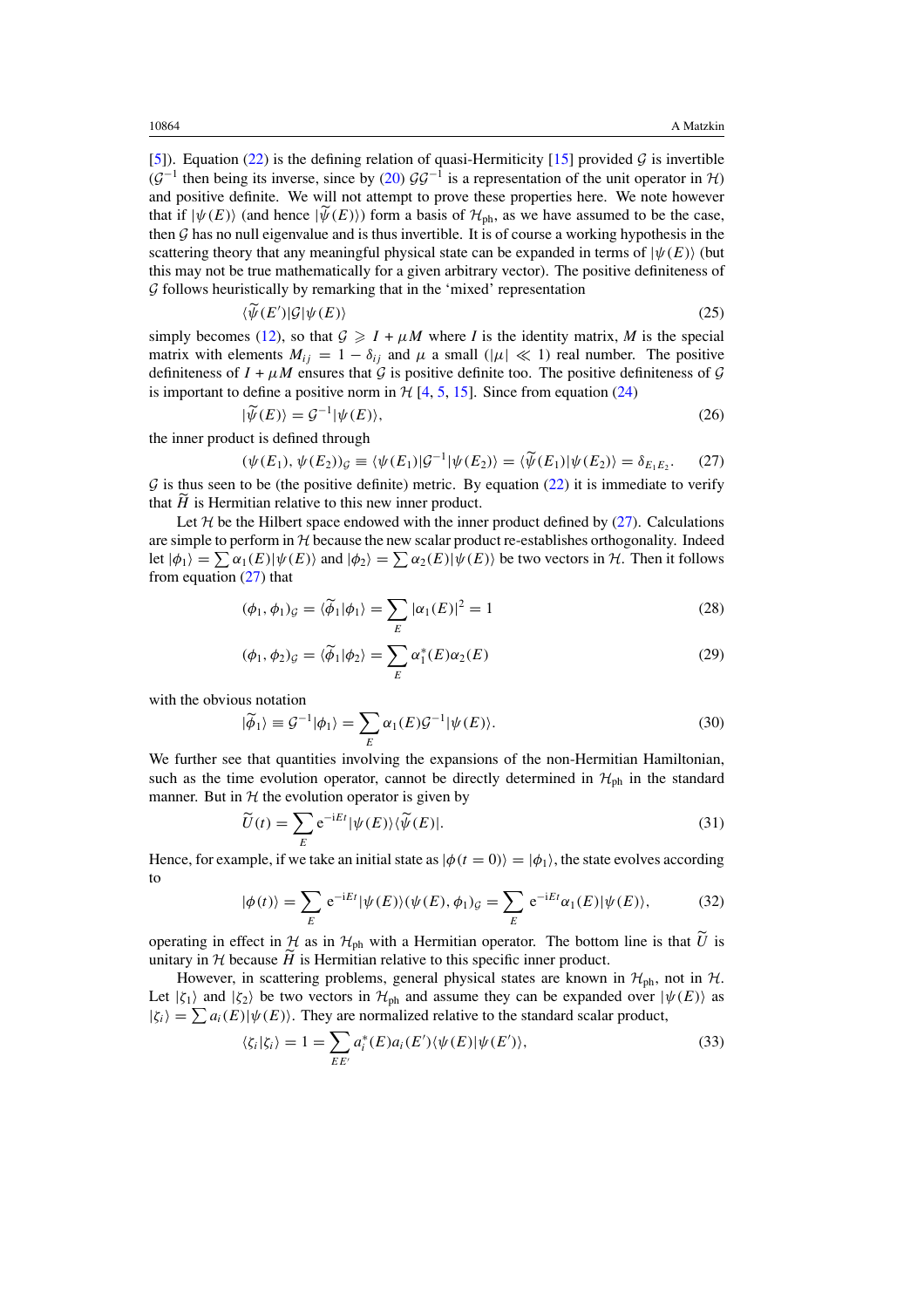<span id="page-6-0"></span>since the basis is nonorthogonal in  $\mathcal{H}_{ph}$ ,  $\sum_{E} |a_i(E)|^2 \neq 1$ . On the other hand, operators involving the Hamiltonian, such as the evolution operator [\(31\)](#page-5-0) are known on  $H$  but not on  $H_{\text{ph}}$ . The transformation between the two Hilbert spaces can be done both ways,  $H \longrightarrow H_{\text{ph}}$ for the operators or  $\mathcal{H}_{ph} \longrightarrow \mathcal{H}$  for the states. Indeed if an operator  $\tilde{A}$  is Hermitian in  $\mathcal{H}$  then

$$
A = \mathcal{G}^{-1/2} \widetilde{A} \mathcal{G}^{1/2} \tag{34}
$$

is Hermitian in  $\mathcal{H}_{ph}$ . This follows directly from the general version of equation [\(22\)](#page-4-0),

$$
\widetilde{A} = \mathcal{G}\widetilde{A}^+\mathcal{G}^{-1}.\tag{35}
$$

This transformation defines a linear map [\[5](#page-10-0)] that leaves the inner product invariant:

$$
(\phi_1, \phi_2)_{\mathcal{G}} = \langle \widetilde{\phi}_1 | \phi_2 \rangle = \langle \phi_1 | \mathcal{G}^{-1} | \phi_2 \rangle = \langle \zeta_1 | \zeta_2 \rangle,\tag{36}
$$

where we have defined

$$
|\zeta_i\rangle \equiv \mathcal{G}^{-1/2}|\phi_i\rangle. \tag{37}
$$

Therefore,  $|\zeta_i\rangle$  and  $|\phi_i\rangle$  represent the *same* physical state but relative to different Hilbert spaces:  $|\zeta_i\rangle$  in  $\mathcal{H}_{ph}$  and  $|\phi_i\rangle$  in  $\mathcal{H}_{ch}$ . Of course as vectors we may as well have, for instance,  $|\phi_i\rangle \in \mathcal{H}_{ph}$ but then  $|\phi_i\rangle$  does not describe the same physical state as it does in  $H$ . It is interesting to note that the functions  $|\psi^e(E)\rangle$  defined on the Hilbert space of the exact problem (with  $r \in [0, +\infty]$ ) represent the *exact* eigenstates of the underlying Hamiltonian. But  $|\psi(E)\rangle$ envisaged as the restriction for  $r > r_0$  of  $|\psi^e(E)\rangle$  do not represent the eigenstates in  $\mathcal{H}_{ph}$ (now with  $r \in [r_0, +\infty]$ ) but in H, that is on the Hilbert space in which the Hamiltonian H is Hermitian, despite the fact that  $\langle r|\psi(E)\rangle$  and  $\langle r|\psi^e(E)\rangle$  are identical for  $r>r_0$ .

Finally, we briefly describe how to undertake practical calculations. Recalling that the scattering solutions are eigenstates of a Hamiltonian  $\hat{H}$  that is Hermitian in  $\mathcal{H}$ , and comparing equations  $(34)$  and  $(37)$ , it appears that it is computationally simpler to transform the physical states from  $H_{ph}$  to H rather than transform the operators to  $H_{ph}$ . Nevertheless, in both cases it is necessary to determine the metric  $G$ . In general (as in the illustration given below),  $G$  is a matrix of infinite rank. G is therefore truncated around the energy interval of interest. The matrix elements are determined in the 'mixed' representation given by equation [\(25\)](#page-5-0), which simply amounts to determine the overlaps

$$
\mathcal{G}_{EE'} = \langle \psi(E) | \psi(E') \rangle, \tag{38}
$$

where *E* and *E*' span the (truncated) finite interval. The resulting matrix  $G^{-1}$  is numerically inverted, allowing us to determine the second set of the biorthogonal basis by equation [\(26\)](#page-5-0). G can also be diagonalized, retrieving in a single step  $G^{-1}$ ,  $G^{-1/2}$  and  $G^{1/2}$ ; we then compute the operators in  $\mathcal{H}_{ph}$  or the representation of the physical states in H by inverting equation (37). The degree of non-Hermiticity is assessed through the metric in the mixed representation (38): if the Hamiltonian is Hermitian relative to the standard inner product,  $\mathcal G$  becomes the identity matrix. As non-Hermiticity becomes important, the off-diagonal elements of the metric increase. To assess the degree of non-Hermiticity we introduce a non-Hermiticity index *κ* that we define somewhat arbitrarily by the average of the *N* largest absolute values of  $G - I$  (i.e. the *N* largest off-diagonal terms of the metric), where *N* is the dimension of the chunk of  $G$ under study.  $\kappa$  is thus a local spectral measure of non-Hermiticity.

### **4. Illustration**

To illustrate the formalism given above we will take an example in the context of the bound states formed by the scattering of an electron on a positively charged target. This situation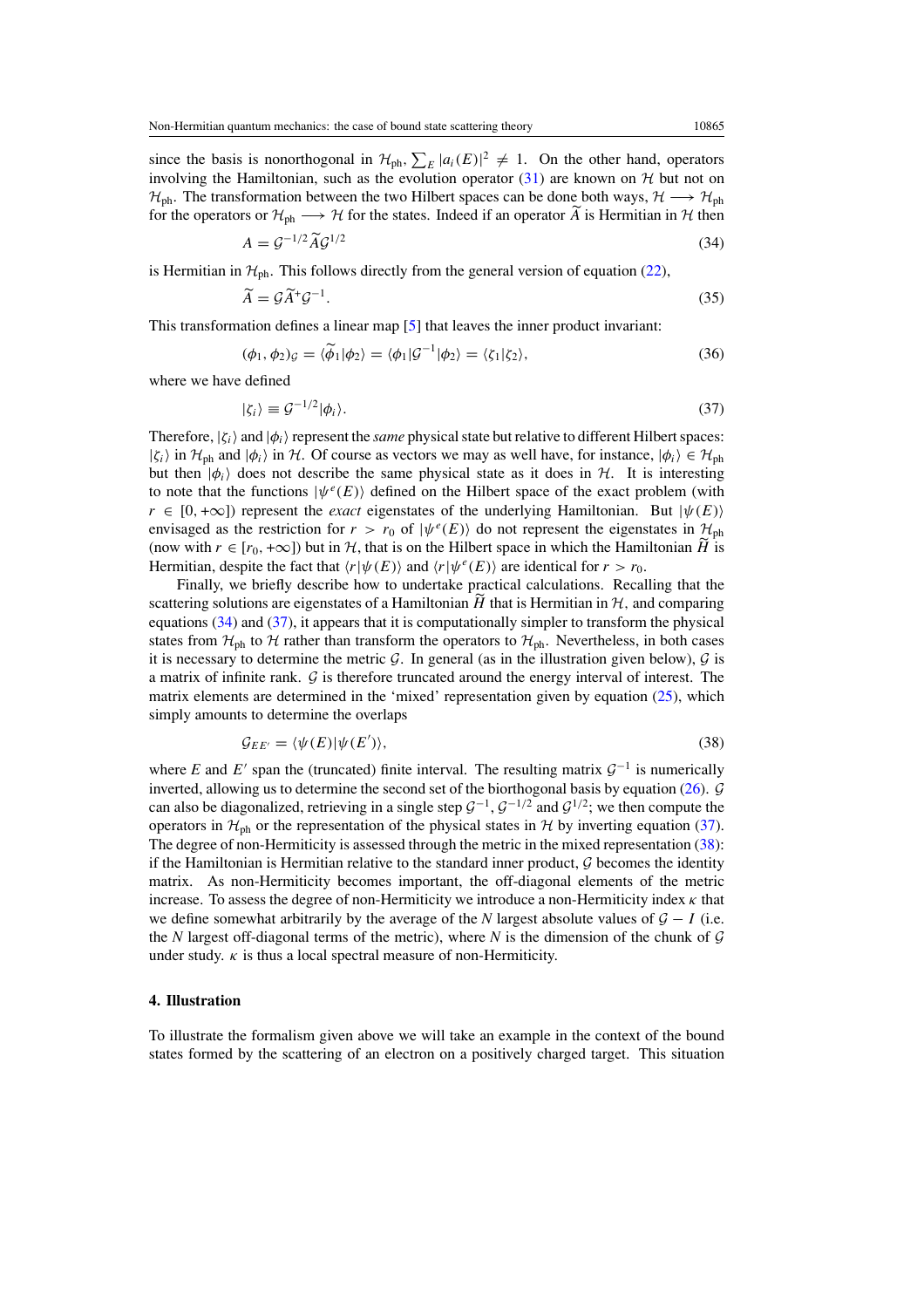<span id="page-7-0"></span>

**Figure 1.** Each dot represents one of the 200  $(N/2)$  largest off-diagonal elements  $|\mathcal{G}_{EE'}|$  of the metric. All the diagonal elements are given by  $\mathcal{G}_{EE} = 1$ .

is widely employed in atomic physics to study the highly excited ('Rydberg') states of atoms with a single excited electron. More specifically, we will compute the autocorrelation function

$$
C(t) = \langle \zeta(t=0) | \zeta(t) \rangle \tag{39}
$$

in two ways: by taking into account the non-Hermitian character of the Hamiltonian on the one hand, and by downright ignoring Hermiticity-related issues on the other hand. Let us mention that  $|C(t)|$  is, in principle, an experimentally observable quantity. If the non-Hermiticity index  $\kappa$  is negligible, the two methods of calculation will give nearly identical result (for typical atoms *κ* turns out to be very small, although non-Hermitian issues have always been ignored from first principles).

The long-range Hamiltonian  $H_0$  in equation  $(1)$  contains the radial Hamiltonian of the colliding electron in a centrifugal Coulomb potential as well as the free Hamiltonian of the target (an atomic ion).  $f_i(\epsilon_i, r)$  in equation [\(4\)](#page-1-0) is therefore a Coulomb function regular at the origin (it is also regular at + $\infty$  only if  $\epsilon$  belongs to the spectrum of the radial part of  $H_0$ , i.e. when  $\epsilon = -1/2n^2$ ,  $n \in N$ ). The radial channel functions  $F_i(\epsilon_i, r)$  appearing in equation [\(14\)](#page-3-0), solutions of the radial part of the redefined  $H_0$  for  $r > r_0$ , are given by a linear combination of Coulomb functions regular and irregular at the origin, the combination ensuring that  $F_i(\epsilon_i, r)$ converges at  $\infty$ .<sup>3</sup> For the scattering matrix *K(E)* we take a 6 × 6 matrix with a strong energy dependence. We also set the six values of  $\varepsilon_i$  to model the internal energies of the target (we take  $\varepsilon_1 = 0$  for the ground state and 5 different values for the excited states of the target). The bound state energies and coefficients are obtained by applying the boundary condition  $\langle r | \psi(E) \rangle \rightarrow 0$  as  $r \rightarrow \infty$ , yielding the system [\[18\]](#page-11-0)

$$
[K(E) + R(E)]Z(E) = 0,
$$
\n(40)

where  $R(E)$  is a diagonal matrix with elements  $R(E)_{ii} = \tan \pi (-2(E - \varepsilon_i))^{-1/2}$ . This system is solved numerically for  $E$  and then the nontrivial solutions  $Z_i(E)$  are obtained. We compute about  $N = 400$  eigenstates. The radial overlaps [\(15\)](#page-3-0) are determined analytically, and from there we compute the metric elements  $\mathcal{G}_{EE'}$ . For the overall chunk, the non-Hermiticity index is calculated as  $\kappa = 0.07$ . The ordered distribution of the *N* largest off-diagonal elements of the metric is shown in figure 1.

We now choose an initial state  $|\zeta(t=0)\rangle$ , that we take to be a Gaussian localized radially very far from the target, at the outer turning point of the radial potential for an excited electron (with a mean energy  $n = 55$ ), with the target being in its ground state. Initially  $\frac{\zeta(t=0)}{\zeta(t=0)}$  is

<sup>&</sup>lt;sup>3</sup> Note that  $F_i(\epsilon_i, r)$  mathematically diverges as  $r \to 0$ , which is of course irrelevant to the scattering problem defined on  $[r_0, +\infty]$ .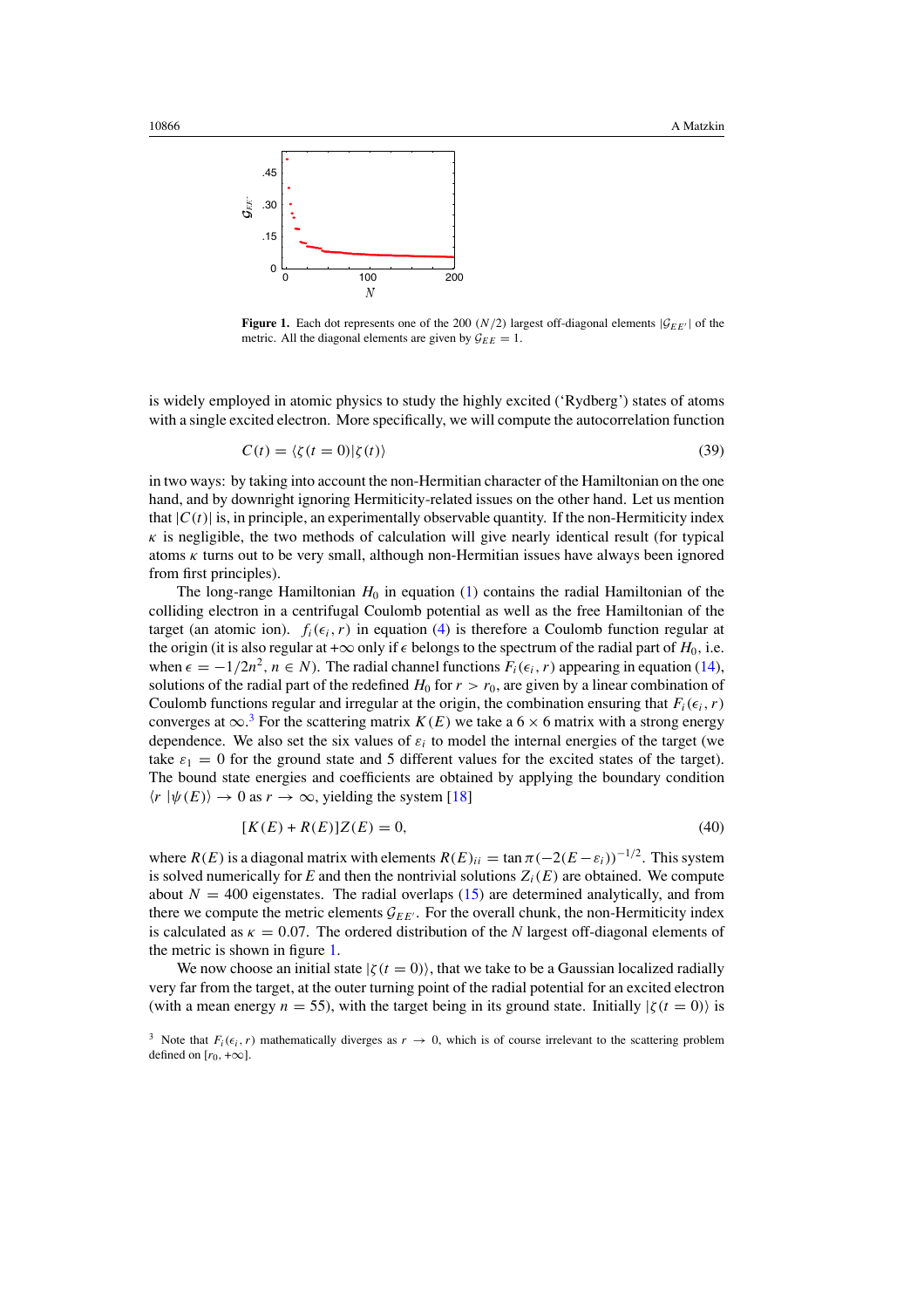<span id="page-8-0"></span>

**Figure 2.** The autocorrelation function  $C(t)$  is given as a function of time (in units of the period of the classical orbit of the electron having the mean energy of the initial state). The inset shows the short-time situation. Dashed (red) curve: the autocorrelation function is computed by ignoring the non-Hermitian character of the problem, following equation (43). Solid line: Result computed by taking non-Hermiticity into account (equation [\(49\)](#page-9-0)).

defined on an orthogonal basis of  $H_{ph}$  but we assume (and verify numerically) that this state can approximately be expanded on our chunk of computed eigenstates of *H* as

$$
|\zeta(t=0)\rangle = \sum a(E)|\psi(E)\rangle,\tag{41}
$$

where  $a(E)$  are determined by projections. At this point we proceed along the two different lines mentioned above. In the first method of calculation we employ the machinery of standard (Hermitian) quantum mechanics, ignoring non-Hermiticity issues. This may appear absurd in view of the preceding discussion, but this is the way computations are undertaken in applied problems4. Moreover, this will allow us to assess the relevance of the formalism given above in practical calculations—as we will see by comparing the first method to the second one, where the formalism developed in section [3](#page-4-0) will be employed.

In the first method the expansions

$$
\sum_{E} |\psi(E)\rangle\langle\psi(E)| [\text{for } E \text{ or } \exp(-\text{i}Et/\hbar)] \tag{42}
$$

are taken as representations of the unit operator, the Hamiltonian or the evolution operator, respectively. The coefficients  $a(E)$  of equation (41) are thus given by the projection of this 'unit' operator as  $a(E) = \langle \psi(E) | \zeta(t=0) \rangle$ , and the autocorrelation function [\(39\)](#page-7-0) follows by employing this 'evolution' operator,

$$
C(t) = \sum_{E} e^{-iEt/\hbar} |a(E)|^2.
$$
 (43)

The result is shown in figure 2 by the dashed line; in particular, the inset shows the short-time evolution, and it may be noticed that at  $t = 0$  we do not have  $C(t = 0) = 1$ , i.e.  $|\zeta(t = 0)\rangle$  is not normalized after the application of the 'unit' operator  $(42)$ , which as we know is not the correct unit operator on  $\mathcal{H}_{ph}$ . Neither is the 'evolution' defined by equation (42) unitary: the 'norm'

$$
\langle \zeta(t) | \zeta(t) \rangle = \sum_{E E'} e^{-i(E - E')t} a^*(E') a(E) \langle \psi(E') | \psi(E) \rangle, \tag{44}
$$

computed with equation (42), shows strong oscillations, displayed in figure [3.](#page-9-0)

<sup>4</sup> It is true that in typical atomic problems, *κ* is significantly smaller (below 10<sup>−</sup>3) than in the example given here, so that the computed results would only be marginally affected by taking into account the non-Hermitian character of the Hamiltonian.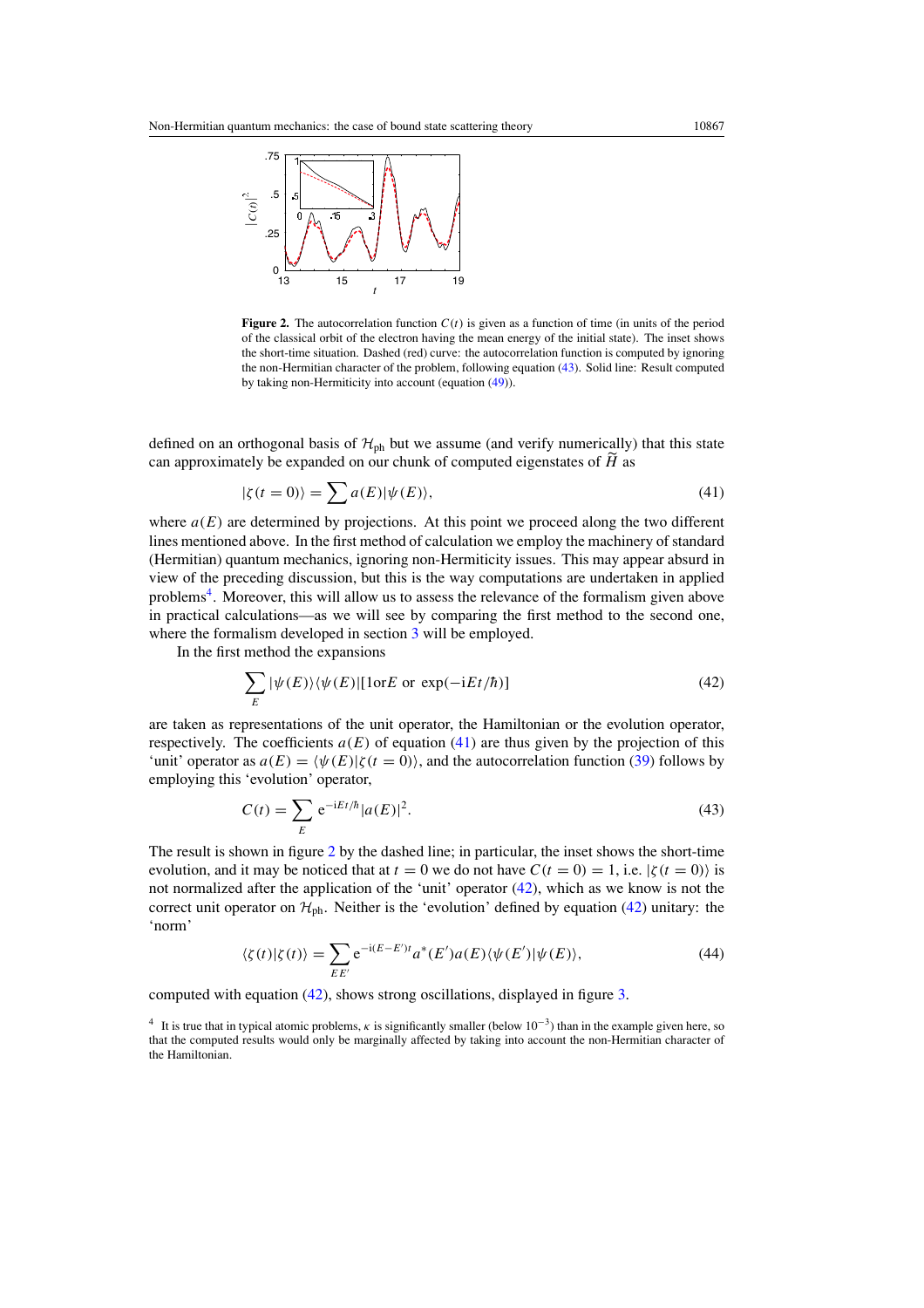<span id="page-9-0"></span>

**Figure 3.** The 'norm'  $\langle \zeta(t) | \zeta(t) \rangle$  is computed as a function of time (in units of the period of the mean energy classical orbit). The norm is not conserved because the 'evolution' operator [\(42\)](#page-8-0) is not unitary in  $\mathcal{H}_{\text{ph}}$ .

The correct method to compute  $C(t)$  involves first mapping  $|\zeta(t = 0)\rangle$  to H, yielding  $\mathcal{G}^{1/2}|\zeta(t=0)\rangle$  (cf equation [\(37\)](#page-6-0)), then apply the unitary evolution operator in H given by equation [\(31\)](#page-5-0) and finally compute the result with the inner product [\(36\)](#page-6-0) in  $H$ . If we follow the notation [\(37\)](#page-6-0) and put

$$
|\phi(t=0)\rangle = \mathcal{G}^{1/2}|\zeta(t=0)\rangle
$$
\n(45)

we get the following equivalent expressions for the autocorrelation function:

$$
C(t) = (\phi(t=0), \widetilde{U}(t)\phi(t=0))_{\mathcal{G}}
$$
\n
$$
(46)
$$

$$
= \langle \tilde{\phi}(t=0) | \tilde{U}(t) | \phi(t=0) \rangle \tag{47}
$$

$$
= \langle \phi(t=0) | \mathcal{G}^{-1} \widetilde{U}(t) | \phi(t=0) \rangle \tag{48}
$$

$$
= \langle \zeta(t=0) | \mathcal{G}^{-1/2} \widetilde{U}(t) \mathcal{G}^{1/2} | \zeta(t=0) \rangle. \tag{49}
$$

Equations (46) and (47) give the autocorrelation function as computed entirely in  $H$  whereas equation (49) is the same expression in  $H_{ph}$ .  $G^{-1/2}\tilde{U}(t)G^{1/2}$  appears as the (correct and unitary) evolution operator in  $\mathcal{H}_{ph}$  resulting from the mapping given by equation [\(34\)](#page-6-0). The computed result is shown by the solid line in figure [2,](#page-8-0) which of course obeys  $C(t = 0) = 1$ (normalization at other times follows from unitarity).

The most salient feature arising from the comparison of the two curves in figure [2](#page-8-0) concerns the different profiles of the autocorrelation functions. This implies that it will not be possible to recover the correct result (46) from the first method result [\(43\)](#page-8-0) by simply renormalizing the latter in  $H_{\text{ph}}$  (as is sometimes done in practical scattering problems). Conversely, it would not make much sense to assume that the initial physical state  $(41)$  is known in  $H$ , so that one would not need to determine mapping  $H \rightarrow H_{ph}$ . Such an exception happens in the specific but nevertheless important cases in which one is only interested in transitions involving given eigenstates of *H*.

#### **5. Discussion and conclusion**

We have seen that the widely employed formalism of the bound state scattering theory should be properly understood within the framework of non-Hermitian quantum mechanics. Although in typical cases the non-Hermiticity index *κ* is small so that in practice non-Hermitian issues can be ignored, we have given an illustration for which the calculations of experimentally observable quantities require the proper non-Hermitian formulation. The latter has essentially the same structure and tools as the PT-symmetric systems (reformulated in the quasi-Hermitian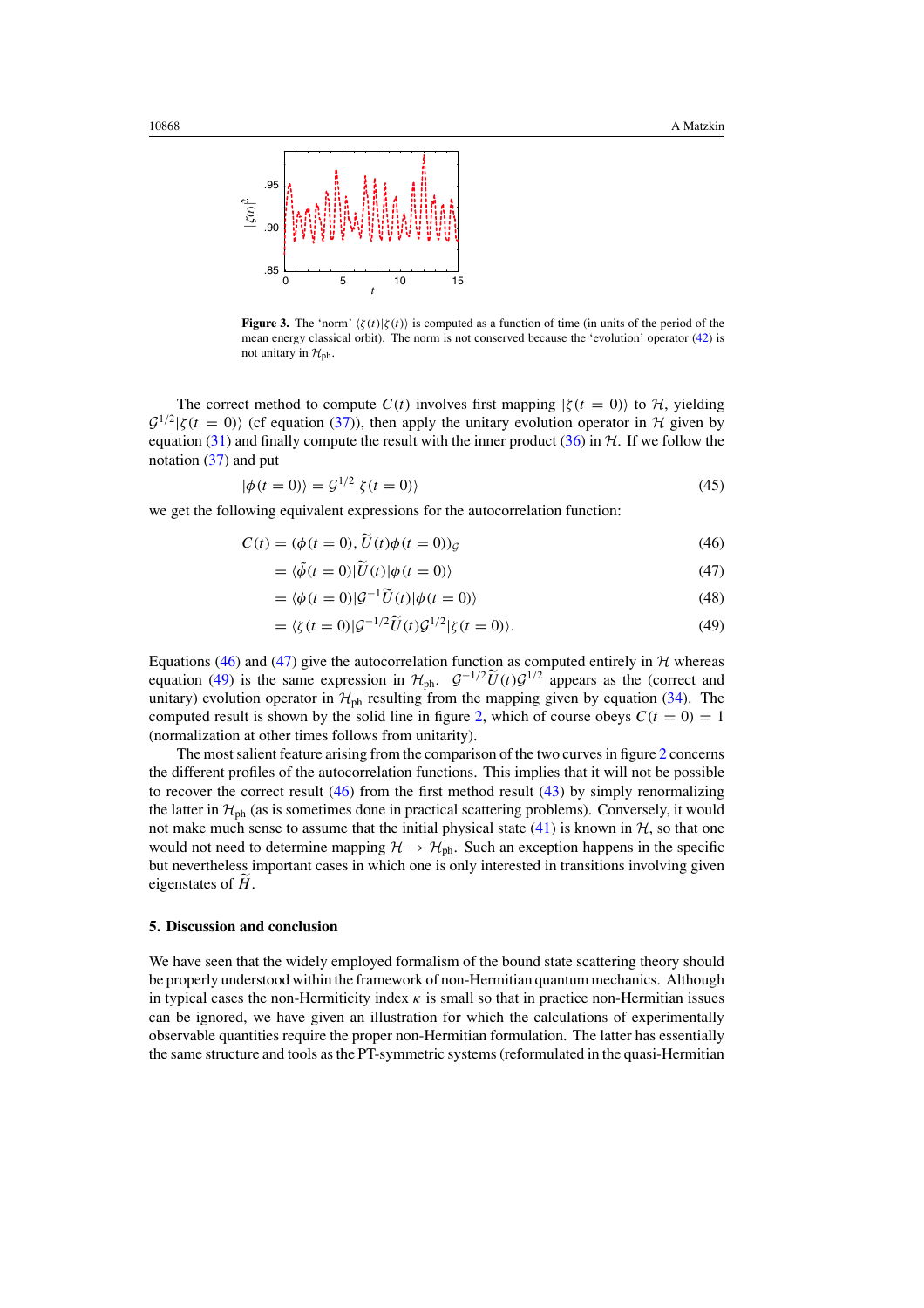<span id="page-10-0"></span>framework) that are currently being extensively investigated. In the present case, the physical meaning of non-Hermiticity is transparent: non-Hermiticity is introduced by adopting the scattering formulation, which introduces a very slight approximation in the treatment of the problem. In particular, we have seen that changing the radial interval minutely from  $[0, +\infty]$ in the underlying exact problem to  $[r_0, +\infty]$  in the scattering problem leads to an entire redefinition of the Hilbert spaces relevant for quantum mechanics. Indeed, by this change the Hamiltonian  $\tilde{H}$  becomes quasi-Hermitian on  $\mathcal{H}_{ph}$ . One can then either redefine the inner product, constructing a new Hilbert space  $H$ , or map the states and operators to the physical Hilbert space  $\mathcal{H}_{\text{ph}}$ . In the latter case, one works with the standard inner product radially defined on  $[r_0, +\infty]$ : then the eigenstates of the Hamiltonian are not given by the scattering solutions  $|\psi(E)\rangle$  but from equation [\(37\)](#page-6-0) by  $\mathcal{G}^{-1/2}|\psi(E)\rangle$ . This is the most dramatic consequence arising from changing the radial interval: recall that in the exact underlying problem, the standard inner product is radially defined on  $[0, +\infty]$  and the eigenstates given by  $|\psi^e(E)\rangle$ .

We have seen that computations are simpler to undertake in H than in  $H_{\text{ph}}$ , but except in the specific cases involving the sole eigenstates of the non-Hermitian Hamiltonian, this simplicity is only apparent: as arbitrary physical states are known in  $\mathcal{H}_{\text{ph}}$ , the mapping between the two Hilbert spaces must be explicitly determined anyway, involving the computation of the metric. In the example given in this work the metric was constructed from the numerical calculation of the exact eigenstates of *H* in a restricted energy interval of interest.

A further insight gained by the existence of an underlying exact Hamiltonian *H*<sup>e</sup> arises from the following remark: although the physical Hilbert space  $\mathcal{H}_{ph}$  is essentially the same as the Hilbert space of the exact problem, the expansion in  $\mathcal{H}_{ph}$  of a physical state in terms of the eigenstates of the *Hermitian* Hamiltonian  $G^{-1/2} \tilde{H} G^{1/2}$  differs from the expansion in terms of the eigenstates  $|\psi(E)\rangle$  of the non-Hermitian Hamiltonian (although the physical results eigenvalues, probability amplitudes—will be identical). The point is that the expansion of a state (defined on the entire radial interval) in terms of the eigenstates of  $H<sup>e</sup>$  in the Hilbert space of the exact problem is identical to the expansion of this state in terms of the eigenstates of *H* in  $H$  (with the proviso that in  $H$  the radial interval is defined for  $r \ge r_0$ ). This suggests that as far as the scattering eigenstates are concerned,  $H$  is more physical than  $H_{\text{ph}}$ . From a more general standpoint it appears that quantum mechanics requires above all a Hilbert space  $H$  on which the operators are self-adjoint relative to a given inner product, whatever this inner product may be. In this work the Hilbert space  $\mathcal{H}_{ph}$  defined with the standard inner product (the  $L^2$  inner product) only entered the problem because in bound state scattering arbitrary physical states and operators are already known in this space. In general, however, it is possible to envisage the case in which the standard inner product would not play a special role, although such a situation will probably lead to intricate interpretational issues regarding the physical significance of computed quantities.

## **References**

- [1] Bender C M 2005 *Contemp. Phys.* **46** 277
- [2] Bender C M, Brod J, Refig A and Reuter E M 2004 *J. Phys. A: Math. Gen.* **37** [10139](http://dx.doi.org/10.1088/0305-4470/37/43/009)
- [3] Mostafazadeh A 2003 *Preprint* [quant-ph/0310164](http://www.arxiv.org/abs/quant-ph/0310164)
- [4] Scholtz F G, Geyer H B and Hahne F J W 1992 *Ann. Phys.* **[213](http://dx.doi.org/10.1016/0003-4916(92)90284-S)** 74
- [5] Mostafazadeh A and Batal A 2004 *J Phys A: Math. Gen.* **37** [11645](http://dx.doi.org/10.1088/0305-4470/37/48/009)
- [6] Jones H F 2005 *J. Phys. A: Math. Gen.* **38** [1741](http://dx.doi.org/10.1088/0305-4470/38/8/010)
- [7] Mostafazadeh A 2005 *J. Phys. A: Math. Gen.* **38** [6557](http://dx.doi.org/10.1088/0305-4470/38/29/010)
- [8] Bender C M, Chen J H and Milton K A 2006 *J. Phys. A: Math. Gen.* **39** [1657](http://dx.doi.org/10.1088/0305-4470/39/7/010)
- [9] Fano U 1978 *Phys. Rev.* A **[17](http://dx.doi.org/10.1103/PhysRevA.17.93)** 93
- [10] Labastie P and Jalbert G 1992 *Phys. Rev.* **46** [2581](http://dx.doi.org/10.1103/PhysRevA.46.2581)